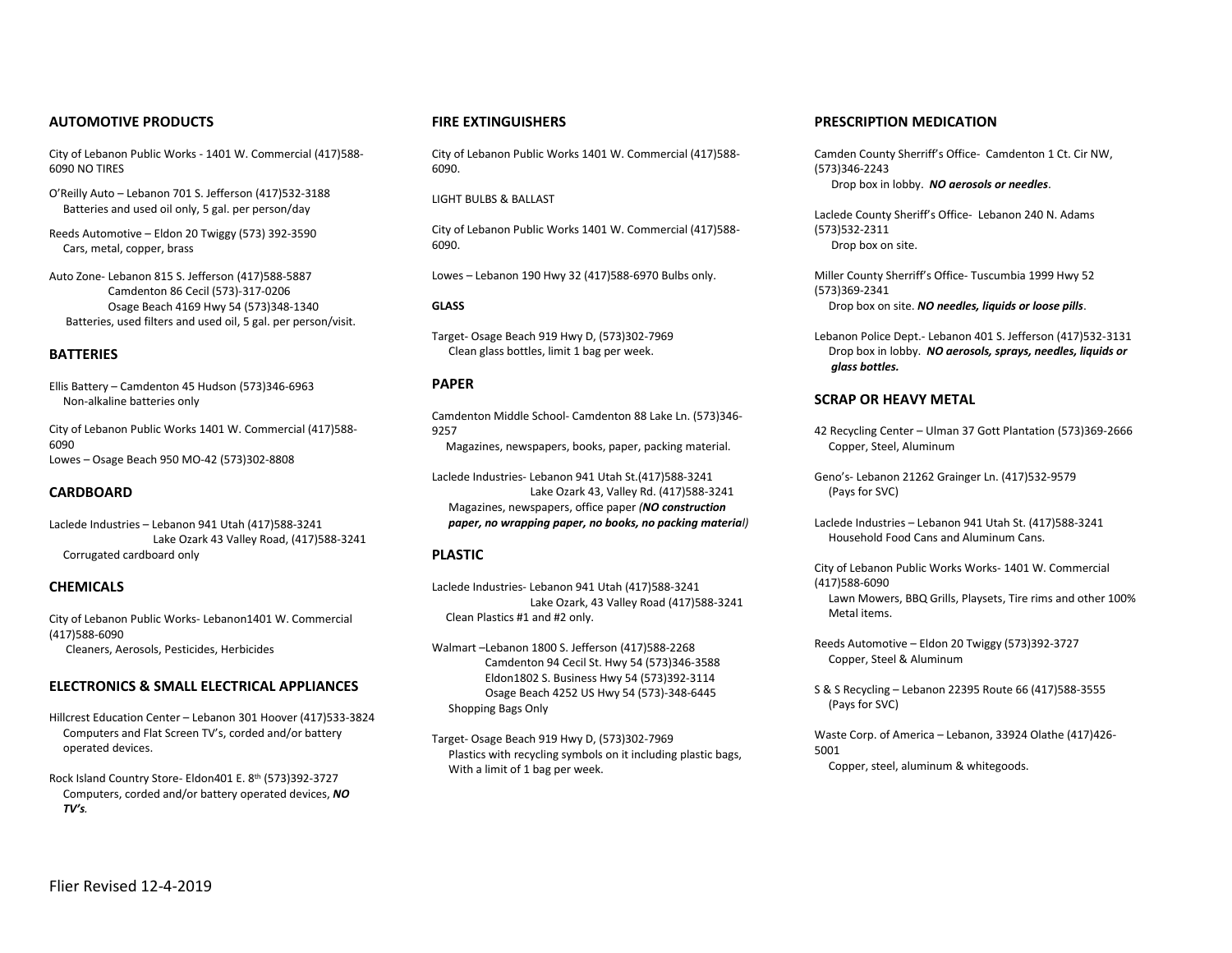# What can you recycle? Aerosols Automotive Fluids Antifreeze Batteries – Lead Acid & NiCad's **Cardboard** Cleaners – Ammonia Based **Electronics** Fire Extinguishers Flammables – Liquids & Solids Fluorescent Bulbs, CFL's Oil Based Paints Pesticides – Liquid and Dry Phar maceuticals **Plastics** Paper **Glass** Scrap Metal White Goods See Reverse for Drop -Off Locations near you



This brochure is made possible through partial grant funding from the Missouri Department of Natural Resources Region T-Solid Waste Management Program





For the Residents of Camden Laclede & Miller **Counties** 



A GUIDE TO FIND RECYCLING **SERVICES** NEAR YOU